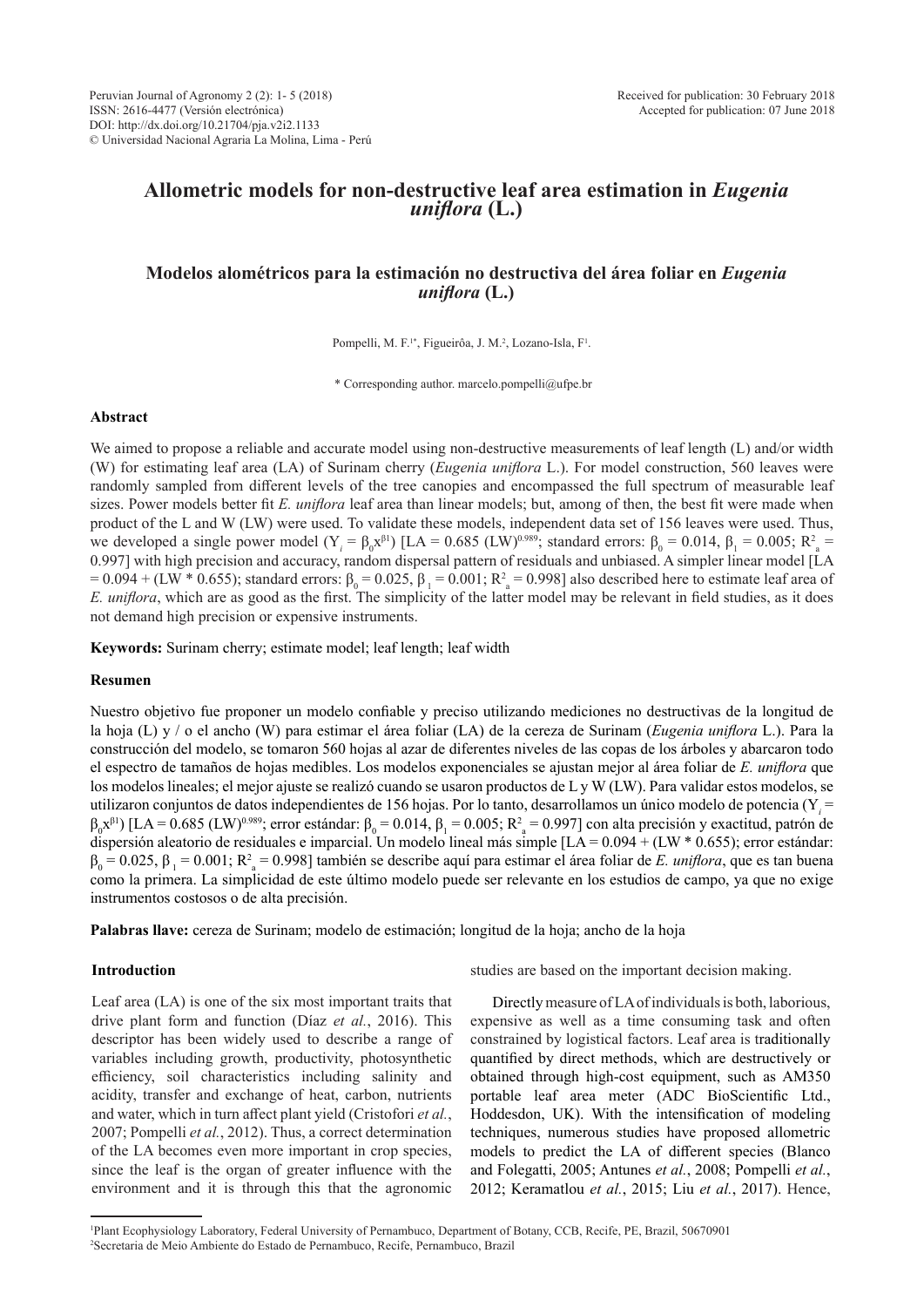simple linear measurements like leaf length (L), leaf width (W) are used in allometric equations to predict the leaf area (Peksen, 2007). Given the fact that *Eugenia uniflora* is a commercial crop species, non-destructive methods such as allometry are best suited for measure leaf area because preserve the leaf on the plant instead destructive methods (Cristofori *et al.*, 2007). This paper describes, for first time allometric equations to predict leaf area of *Eugenia uniflora* checking the accuracy and perform an unbiased tool for use in land and agronomic studies.

## **Material and Methods**

For model construction, 560 healthy leaves were collected at least 20 healthy plants naturally grown at Caetés Ecological Station, Paulista, Pernambuco, Brazil (7º55'28"S; 34º56'02"O; 88 m.a.s.l.) in April 2018 (end of the growing season). To validate the model, an independent data set of 156 leaves were sampled randomly from different levels of the tree canopy, removed from the branches and taken to the laboratory. The maximum leaf length (L) (from lamina tip to the point of the petiole intersection to the midrib) and leaf width (W) (the widest linear length perpendicular to the midrib) were measured to the nearest of 0.001 cm. The leaves were scanned using a scanner (Epson 1200 *x* 1200 dpi) and images were analyzed using the Image-Pro® Plus software (2001). The leaves encompassed the broadest range as possible. The minimum leaf area sampled was  $0.17$  cm<sup>2</sup> and maximum was  $72.40$  cm<sup>2</sup> (Table 1).

Nine theoretical models (more widely used in the literature) were tested, based on different combinations between the components of LA (dependent variable) and respective values of L and W (independent variables). The equations were deduced by the principle of parsimony (Steel and Penny, 2000), and thus from the "simplest", or an "optimal" description of the data. All equations were adjusted following the linear simple, modified linear (from exclude  $\beta_0$ ) and power models (more information, see Table 2). All parameters of each model were obtained using DataFit version 8.0.32 (Oakdale Engineering, 2002). The statistical criteria used to select the models were based on (*i*) the analysis of variance (F test,  $P < 0.001$ ),  $(ii)$  adjusted coefficient of determination  $(R^2_{a})$ ,  $(iii)$  mean squared error (MSE),  $(iv)$  Student's t-test  $(P < 0.001)$ for absolute mean of errors with confidence intervals (Cumming *et al.*, 2007), (*v*) dispersion pattern of residuals in percentage terms  $(\%)$  and the best relationship (major  $R_a^2$ ) between observed leaf area and estimated leaf area of the independent data set used to validating equations. The dispersion of the residues were observed in the total sample set, both in small leaves and in larger leaves. The hypothesis of normality of the errors were evaluated, so that heteroscedasticity was considered a reason for model disqualification. These procedures allowed us to assess the occurrence of bias and accuracy in all proposed models (Walther and Moore, 2005).

## **Results and Discussion**

All nine developed equations (Table 3) presented good predictors of the *E*. *uniflora* leaf area, since  $R^2$  was always higher than 0.8; coefficient higher than those proposed to some crop plants (Cristofori *et al.*, 2007; Peksen, 2007; Kumar, 2009; Souza and Amaral, 2015) and within the range of those proposed by others (Blanco and Folegatti, 2005; Antunes *et al.*, 2008; Demirsoy, 2009; Pompelli *et al.*, 2012; Shabani and Sepaskhah, 2017). Thus, at first glance, all proposed equations should be able to predict with accuracy the leaf area of *E. uniflora*. However, when we analyzed the deviation between estimated leaf area

**Table 1.** Means ± standard deviations (SD), minimum (min), maximum (max) values for the leaf length (L), width (W), and leaf area (LA) of the *Eugenia uniflora* L.

| $\mathcal{L}$ (cm) |      |       | $W$ (cm)       |     |      | LA (cm <sup>2</sup> ) |      |       |
|--------------------|------|-------|----------------|-----|------|-----------------------|------|-------|
| Mean $\pm$ SD      | Min  | Max   | Mean $\pm$ D   | Min | Max  | Mean $\pm$ SD         | Min  | Max   |
| $3.55 \pm 2.32$    | 0.72 | 14 31 | $.97 \pm 1.42$ |     | 7.62 | $5.83 \pm 10.73$      | 0.17 | 72.40 |

| (Model #1) | Linear                                                                  | $Y_i = \beta_0 + \beta_1 * Length + \varepsilon_i$                          |
|------------|-------------------------------------------------------------------------|-----------------------------------------------------------------------------|
| (Model #2) | Linear                                                                  | $Y_i = \beta_0 + \beta_1 *$ Width + $\varepsilon_i$                         |
| (Model #3) | Linear                                                                  | $Y_i = \beta_0 + \beta 1$ * (Length * Width) + $\varepsilon_i$              |
| (Model #4) | Linear without intercept $Y = \beta_1 * Length + \varepsilon_2$         |                                                                             |
| (Model #5) | Linear without intercept $Y_i = \beta_i * \text{Width} + \varepsilon_i$ |                                                                             |
| (Model #6) |                                                                         | Linear without intercept $Y_i = \beta_1 * (Length^* Width) + \varepsilon_i$ |
| (Model #7) | Power                                                                   | $Y_i = \beta_0 * Length \beta_1 + \varepsilon_i$                            |
| (Model #8) | Power                                                                   | $Y_i = \beta_0^*$ Width $\beta_1 + \varepsilon_1$                           |
| (Model #9) | Power                                                                   | $Y_i = \beta_0 * (Length*Width)^{\beta_1} + \varepsilon_i$                  |

 $Y_i$  = leaf area,  $\beta_0$  and  $\beta_1$  = model coefficients and = random error

and observed leaf area (Fig. 1), we demonstrate that equations #4, #5, and #8 were biased, because a significant underestimation of LA. In this case, the underestimation can lead for 53.1% of the estimated leaf area (using equation #8) to 93.2% of the estimated leaf area (using equation #4). In similar manner, the equation #6 can lead to overestimation leaf area in about 19.1% of the leaves. All these equations had an estimated significant difference from zero (biased) and were excluded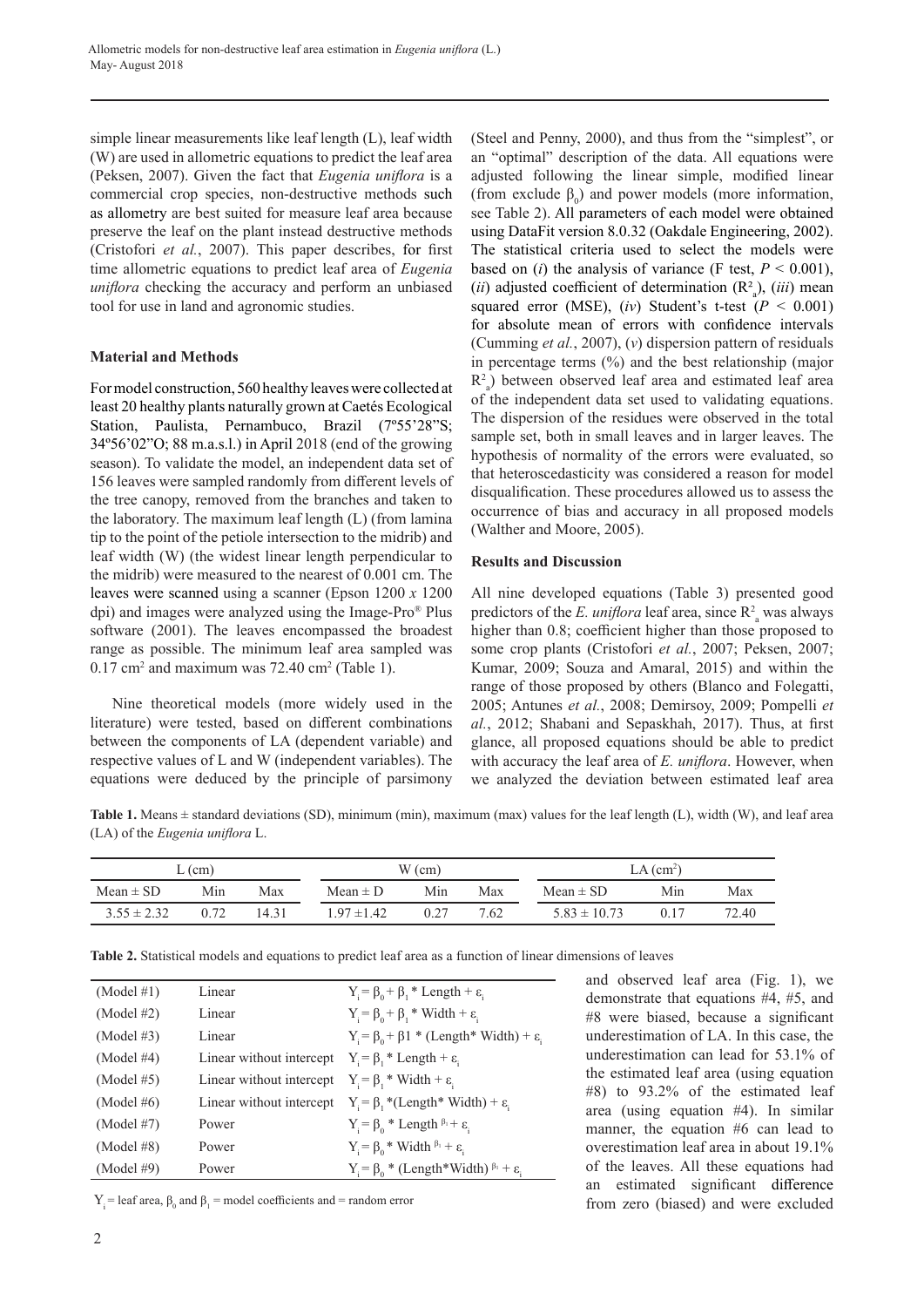from the further analysis as recommended by Antunes *et al.* (2008) for coffee trees, by Pompelli *et al.* (2012) for purging-nut trees and by Yadav *et al.* (2007); all agronomic species.

With the disqualification of equations #4, #5, #6 and #8, five equations remained to be analyzed in more details. Thus, a deep analysis of relationship between estimated leaf area and dispersal pattern of residuals, revealed that equations #1 lead to an overestimation of 34.5% and #2 to an underestimation of 36.2% of the leaves (when considering relative errors  $\geq 40\%$ ). A possible source of error must be due to negative values of  $\beta_0$ , that in these equations were bigger than -7.4. Higher values of  $\beta_0$  were previously (Blanco and Folegatti, 2005; Cristofori *et al.*, 2007; Antunes *et al.*, 2008; Pompelli *et al.*, 2012; Schmildt *et al.*, 2015) used to disqualification the allometric equations, because such equations return negative values of LA (*i.e.*, invalid biological condition).

The heteroscedasticity of residuals of model #7, was used to disqualify it, because this model lead to overestimation or underestimation on 21.2% of the leaves (when considering relative errors  $\geq$  20%). The biased pattern of residuals showed in equations #1, #2 and #7 are as large as the smaller sampled leaves. So, we can only recommended the use of these equations when a stratification of the leaf size classes is performed, simultaneously checking the dispersion pattern of the residues in all classes of leaves, as suggested by others (Walther and Moore, 2005; Antunes *et al.*, 2008; Zuur *et al.*, 2010; Pompelli *et al.*, 2012). However, this "solution", sometimes becomes laborious and impractical, despite the ease of adjustment and operation of this type of model.

From nine initial proposed models, only two models (#3 and #9) were entirety approved. As shows in Fig. 2, the equations #3 lead to overestimation some leaf areas. Therefore, this overestimation is lower than 4%, which

cannot invalidate this equation. In this issue, we argue that the best equation is equation #9, made with power model. Even if the model #7 has been previously disqualified, we can verify that it presents an excellent fit curve ( $R_a^2 = 0.985$ ) between linear dimensions of leaves and observed leaf area (Fig. 3B). Models using single leaf dimension power model incorporating L or W may be an interesting option because



**Figure 1.** Statistical analysis of the deviation of the estimated area from the observed area for an individual leaf. Leaf area for *Eugenia uniflora* was estimated using several models in which  $\beta_0$  and  $\beta_1$  are coefficients. Vertical bars denote means and spreads denote 99% confidence intervals of the difference. Numbers below the graph denote model numbers (see further details in the Table 1). Asterisks in the bars denote a biased model.

it requires measurement of only one leaf dimension, thus simplifying measurement procedures (Blanco and Folegatti, 2005; Cristofori *et al.*, 2007; Antunes *et al.*, 2008; Pompelli *et al.*, 2012). Because of this, we prefer to keep this equation to next step of validation.

When we pooled the relationship between observed leaf

**Table 3.** Statistical models, regression coefficients  $(\beta_0, \beta_1)$ , degrees of freedom the independent sample leaves (Fig. 3, of residuals (R-d.f.), mean squared error (MSE), coefficients of determination right panel), we verified that equations adjusted for the degrees of freedom  $(R^2_{adj})$  and *P* value as a function of linear #3, #7, and #9 returns good fit curves,

dimensions of leaves.

| Models | Coefficients   |           | $R-d.f.$ | <b>MSE</b> | $\mathbb{R}^2$<br>adj | P       |
|--------|----------------|-----------|----------|------------|-----------------------|---------|
|        | $\beta_0$      | $\beta_1$ |          |            |                       |         |
| #1     | $-7.641$       | 3.854     | 352      | 9.311      | 0.884                 | < 0.001 |
| #2     | $-7.418$       | 6.834     | 352      | 10.207     | 0.873                 | < 0.001 |
| #3     | 0.094          | 0.655     | 352      | 0.141      | 0.998                 | < 0.001 |
| #4     |                | 2.353     | 353      | 23.516     | 0.819                 | < 0.001 |
| #5     | $\overline{a}$ | 4.221     | 353      | 23.770     | 0.818                 | < 0.001 |
| #6     |                | 0.658     | 353      | 0.146      | 0.996                 | < 0.001 |
| #7     | 0.407          | 1.944     | 352      | 1.166      | 0.985                 | < 0.001 |
| #8     | 2.343          | 1.591     | 352      | 6.198      | 0.923                 | < 0.001 |
| #9     | 0.685          | 0.989     | 352      | 0.136      | 0.997                 | < 0.001 |

area and linear estimated leaf area of showing the coefficient of determination above of 0.960. However, as suggested above, the equation #7 returns the lesser determination coefficient of all, besides being present the lesser *P* value ( $P =$ 0.186) than others ( $P \ge 0.674$ ).

Finally, we argue that from nine initial proposed models, only two models (Model #3 and #9) can provide an unbiased estimation of leaf area using the linear dimensions of leaves. These models were approved in all statistical analysis and then are able to use without errors, both in field and in greenhouses evaluations. However, among then, the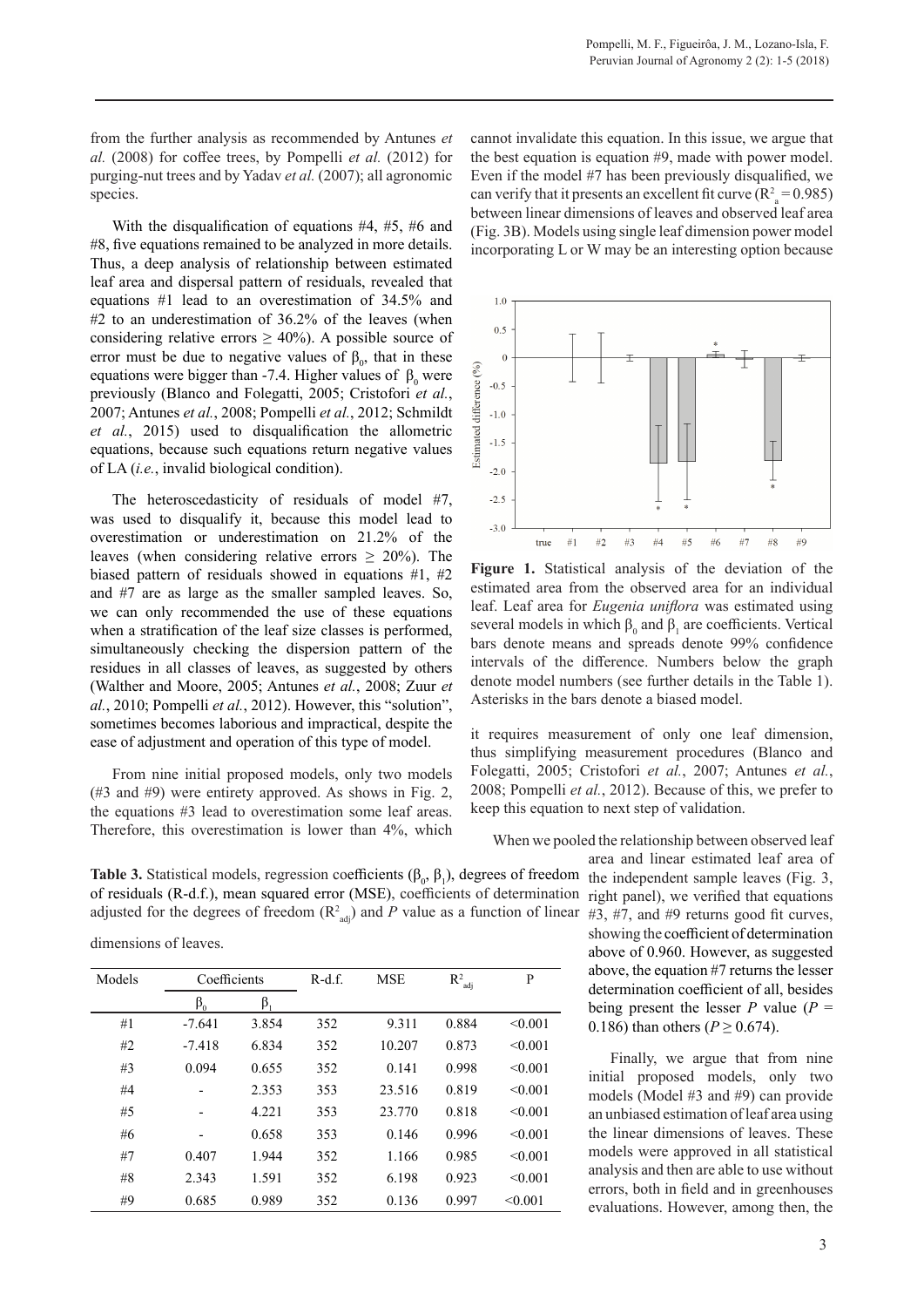

#### **Conclusion**

In this study, we developed a reliable and accurate equation to estimate the leaf area or *Eugenia uniflora* using nondestructive method. A power equation, type  $Y_i = \beta_0 x^{\beta 1}$  [LA  $= 0.685$  (LW)<sup>0.989</sup>] was made. This equation may estimate



**Figure 2.** The relationship between estimated leaf area and dispersal pattern of residuals to each selected equations. Red oval shape denote strong underestimated (A, B) or overestimated (C) leaf area. Red arrows denote strong biased estimated leaf areas, mainly in the smaller leaves, while black arrows denote slightly skewed estimated leaf areas. See further details in the text.

equation #3 is simpler than equation #9, because it does not require more complex calculations. In the other hand, if the researcher has notion of the error merged in equation #7 and this may lead to an overestimation of approximately 21% of the estimated leaf area, this equation could also be an interesting option because it requires measurement of only one leaf dimension, simplifying measurement procedures (Blanco and Folegatti, 2005; Pompelli *et al.*, 2012), an important aspect specially in the field when a large number of leaves has to be monitored.

**Figure 3.** The relationship between observed leaf area and linear dimensions of leaf (A, B and C) or between estimated leaf area (D, E and F) for model  $#3$  (A and D), model  $#7$  (B and E) and model  $#9$  (C and F). L, leaf length; LW, product of leaf length and leaf width; ns, not significant;  $R_a^2$ , coefficients of determination adjusted for the degrees of freedom.

the leaf area with 99.7% of accuracy. The simplification of this equation could be done using a linear equation [LA  $= 0.094 + (LW * 0.655)$  without loss of accuracy. This procedure should be less laborious because use a linear equation instead a power equation. This is the first study that describes with great accuracy an allometric equation to estimate the leaf area of *Eugenia uniflora*, showing all common mistakes in allometric equations published until now.

#### **Acknowledgements**

The authors thank to Secretaria de Meio Ambiente do Estado de Pernambuco (Grants 03/2013) and the